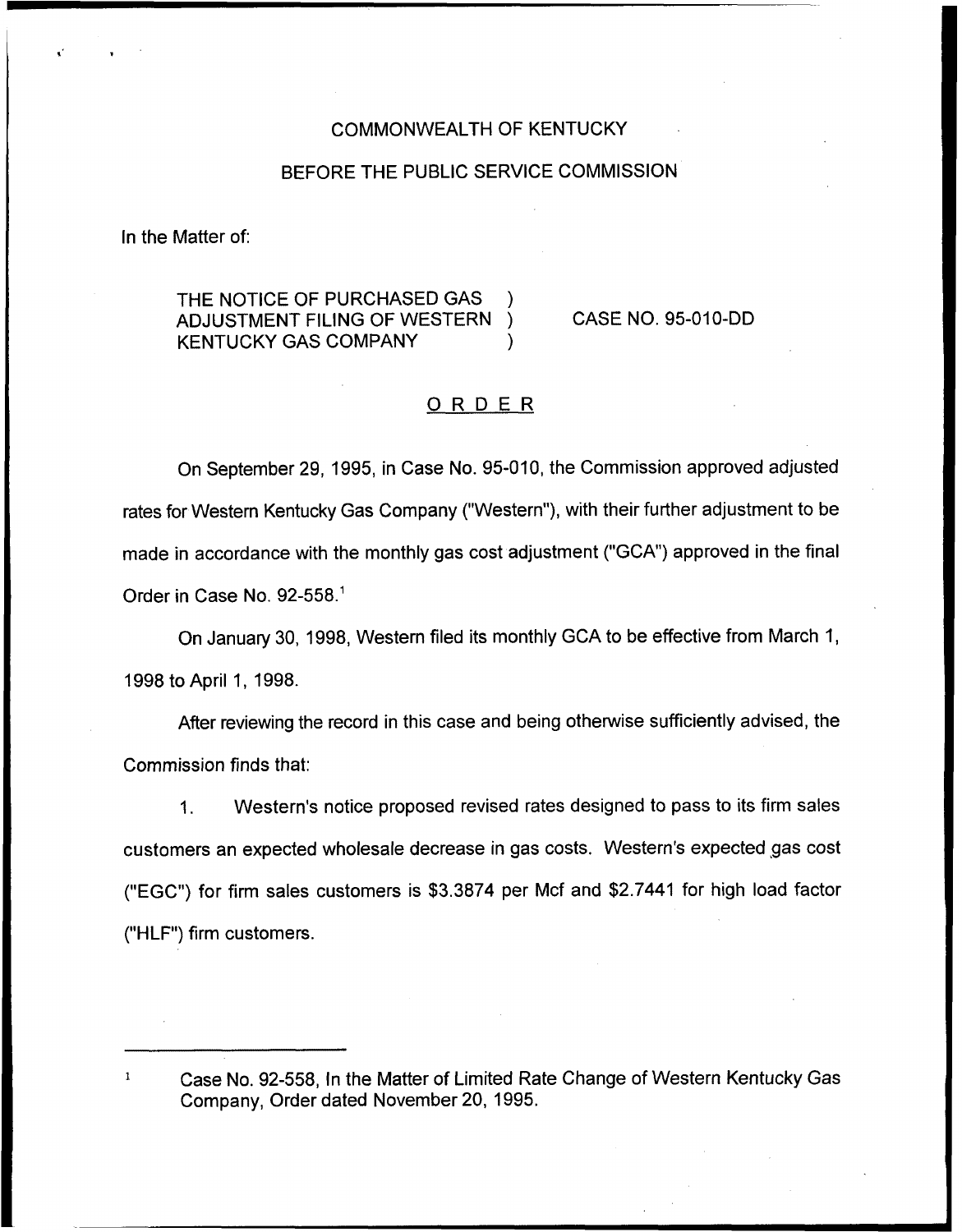Western also proposed to pass to its interruptible customers a wholesale decrease in gas costs. Western's proposed EGC for interruptible sales customers is \$2.7441 per Mcf.

2. Western has no current supplier refunds to return to its customers. Total refund factors of 5.35 cents per Mcf for firm sales customers and 1.82 cents per Mcf for interruptible customers reflect adjustments from previous months.

Total refund adjustments for T-2 firm and T-2 interruptible transportation customers are 4.88 cents per Mcf and 1.35cents per Mcf, respectively.

3. Western's notice set out the 6-month correction factor ("CF") of 12.11 cents per Mcf which will remain in effect until April 1, 1998. The CF is designed to collect net under-collections of gas cost from the 6-month period ending June 30, 1997.

4. These adjustments produce gas cost adjustments of \$.0219 per Mcf for firm sales customers, (\$.6214) per Mcf for HLF customers, and \$.1957 per Mcf for interruptible sales customers.

5. The rate adjustments in the Appendix to this Order are fair, just, and reasonable, in the public interest, and should be effective for final meter readings on and after March 1, 1998.

IT IS THEREFORE ORDERED that:

 $1<sub>1</sub>$ The rates in the Appendix to this Order are fair, just, and reasonable and are approved effective for final meter readings on and after March 1, 1998.

2. Within 30 days of the date of this Order, Western shall file with the Commission its revised tariffs setting out the rates authorized in this Order.

 $-2-$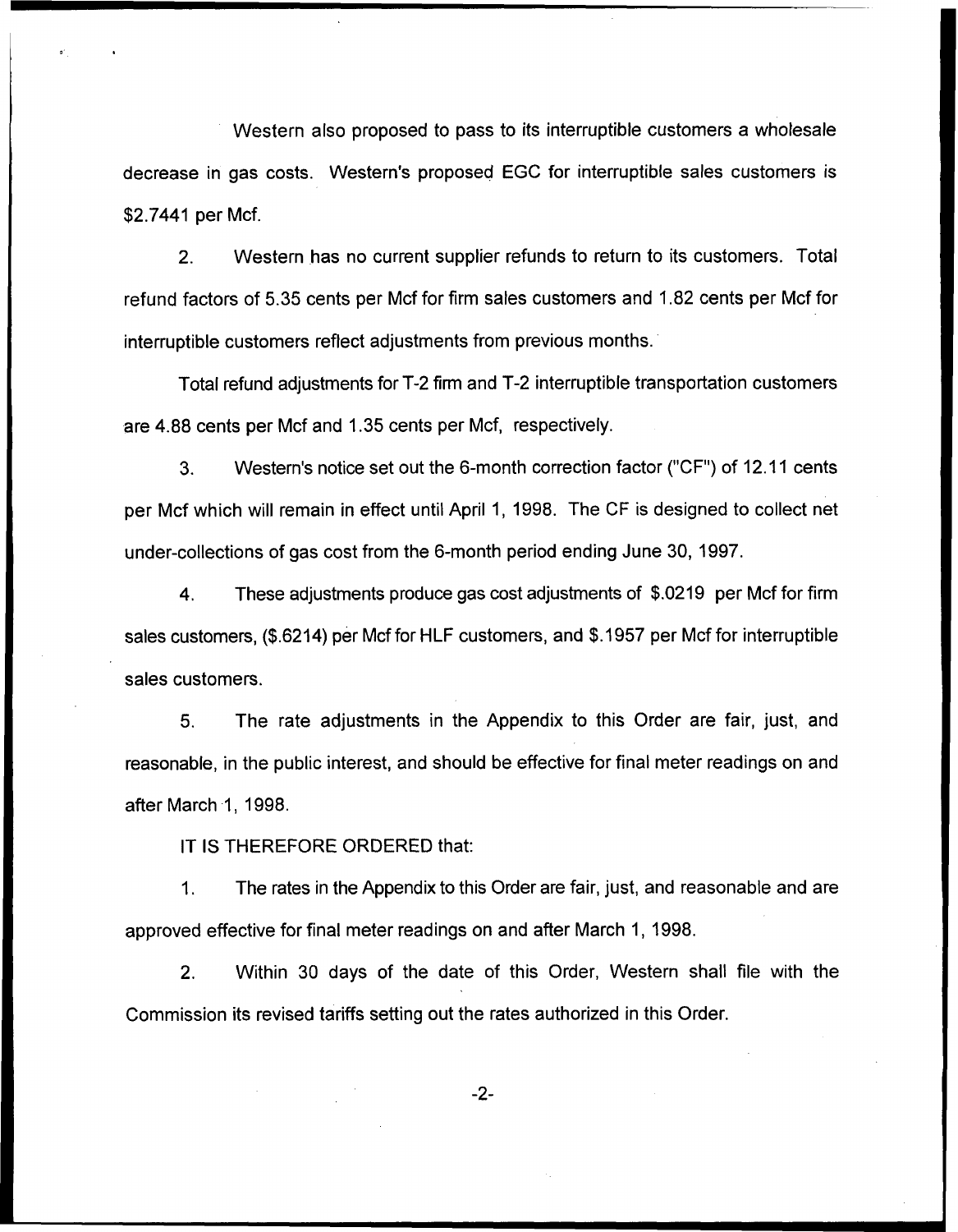Done at Frankfort, Kentucky, this 13th day of February, 1998.

PUBLIC SERVICE COMMISSION

B. J. Helfon

Vice Chairman ™

Bary W Belles

ATTEST:  $C$  $\epsilon$ r

Executive Director